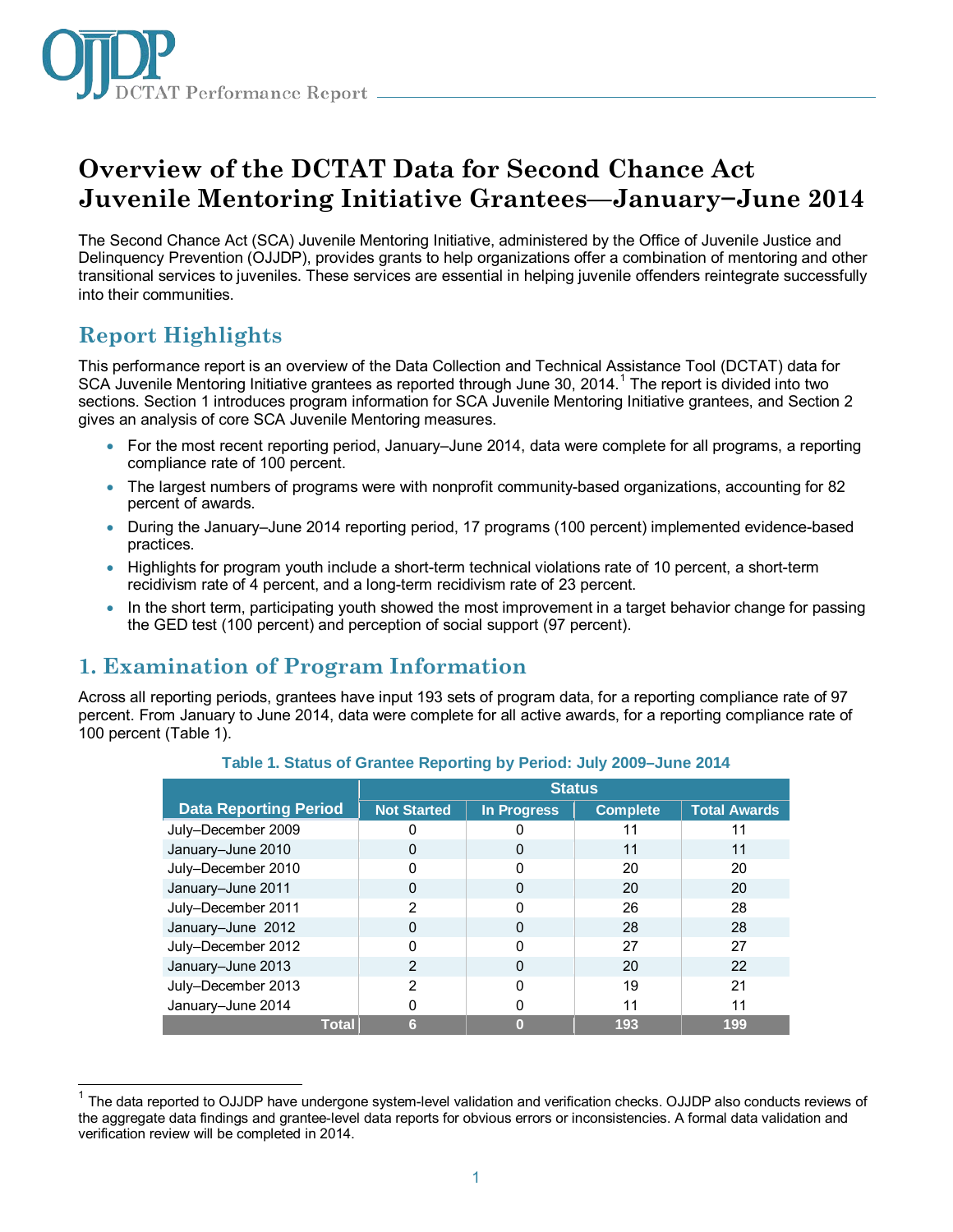Table 2 presents aggregate demographic data for January 2013 to June 2014. More specifically, the numbers in Table 2 represent the population actually served by SCA Juvenile Mentoring grantees during the project period. There has been a dramatic decline in the number of SCA Mentoring grantees reporting in the DCTAT as they close out their awards. OJJDP awarded grants for mentoring projects targeting youth returning from juvenile justice facilities from 2009 to 2011. OJJDP did not release a Second Chance Act mentoring solicitation in 2012 or 2013. Targeted services include any approaches specifically designed to meet the needs of the intended population (e.g., gender-specific, culturally based, and developmentally appropriate services).

|                                               | <b>Grantees Serving Group During Project Period</b> |                    |                   |  |
|-----------------------------------------------|-----------------------------------------------------|--------------------|-------------------|--|
| <b>Population</b>                             | January-June 2013                                   | July-December 2013 | January-June 2014 |  |
| <b>Race/Ethnicity</b>                         |                                                     |                    |                   |  |
| American Indian/Alaska Native                 | 8                                                   | 8                  | 5                 |  |
| Asian                                         | $\overline{\mathbf{4}}$                             | 4                  | 3                 |  |
| <b>Black/African American</b>                 | 26                                                  | 25                 | 8                 |  |
| Hispanic or Latino (of Any Race)              | 25                                                  | 25                 | 8                 |  |
| Native Hawaiian and Other Pacific<br>Islander | 4                                                   | 4                  | 4                 |  |
| Other Race                                    | 11                                                  | 10                 | 5                 |  |
| White/Caucasian                               | 22                                                  | 21                 | $\overline{7}$    |  |
| Caucasian/Non-Latino                          | 8                                                   | 8                  | $\overline{7}$    |  |
| Youth Population Not Served Directly          | $\mathbf{1}$                                        | 1                  | 0                 |  |
| <b>Justice System Status</b>                  |                                                     |                    |                   |  |
| At-Risk Population (No Prior Offense)         | 6                                                   | 6                  | 1                 |  |
| <b>First Time Offenders</b>                   | 23                                                  | 22                 | $6\phantom{1}6$   |  |
| <b>Repeat Offenders</b>                       | 28                                                  | 27                 | $\overline{7}$    |  |
| Sex Offenders                                 | 5                                                   | 5                  | 3                 |  |
| <b>Status Offenders</b>                       | $\overline{7}$                                      | 7                  | 4                 |  |
| <b>Violent Offenders</b>                      | 13                                                  | 13                 | 5                 |  |
| Youth Population Not Served Directly          | $\mathbf{1}$                                        | 1                  | $\Omega$          |  |
| Gender                                        |                                                     |                    |                   |  |
| Male                                          | 31                                                  | 30                 | 8                 |  |
| Female                                        | 24                                                  | 23                 | $\overline{7}$    |  |
| Youth Population Not Served Directly          | $\mathbf{1}$                                        | 1                  | $\mathbf 0$       |  |
| Age                                           |                                                     |                    |                   |  |
| $0 - 10$                                      | $\overline{2}$                                      | $\overline{2}$     | 1                 |  |
| $11 - 18$                                     | 32                                                  | 31                 | 8                 |  |
| Over 18                                       | 12                                                  | 12                 | 5                 |  |
| Youth Population Not Served Directly          | $\mathbf{1}$                                        | $\mathbf{1}$       | $\Omega$          |  |
| <b>Geographic Area</b>                        |                                                     |                    |                   |  |
| Rural                                         | 15                                                  | 15                 | 5                 |  |
| Suburban                                      | 13                                                  | 12                 | 8                 |  |
| Tribal                                        | $\mathbf{1}$                                        | $\mathbf{1}$       | 1                 |  |
| Urban                                         | 26                                                  | 26                 | 5                 |  |
| Youth Population Not Served Directly          | $\mathbf{1}$                                        | 1                  | $\mathbf 0$       |  |
| <b>Other</b>                                  |                                                     |                    |                   |  |
| <b>Mental Health</b>                          | 19                                                  | 18                 | $\,6\,$           |  |
| Substance Abuse                               | 20                                                  | 19                 | 6                 |  |
| Truant/Dropout                                | 19                                                  | 18                 | 6                 |  |

#### **Table 2. Grantees Serving Target Populations: January 2013–June 2014**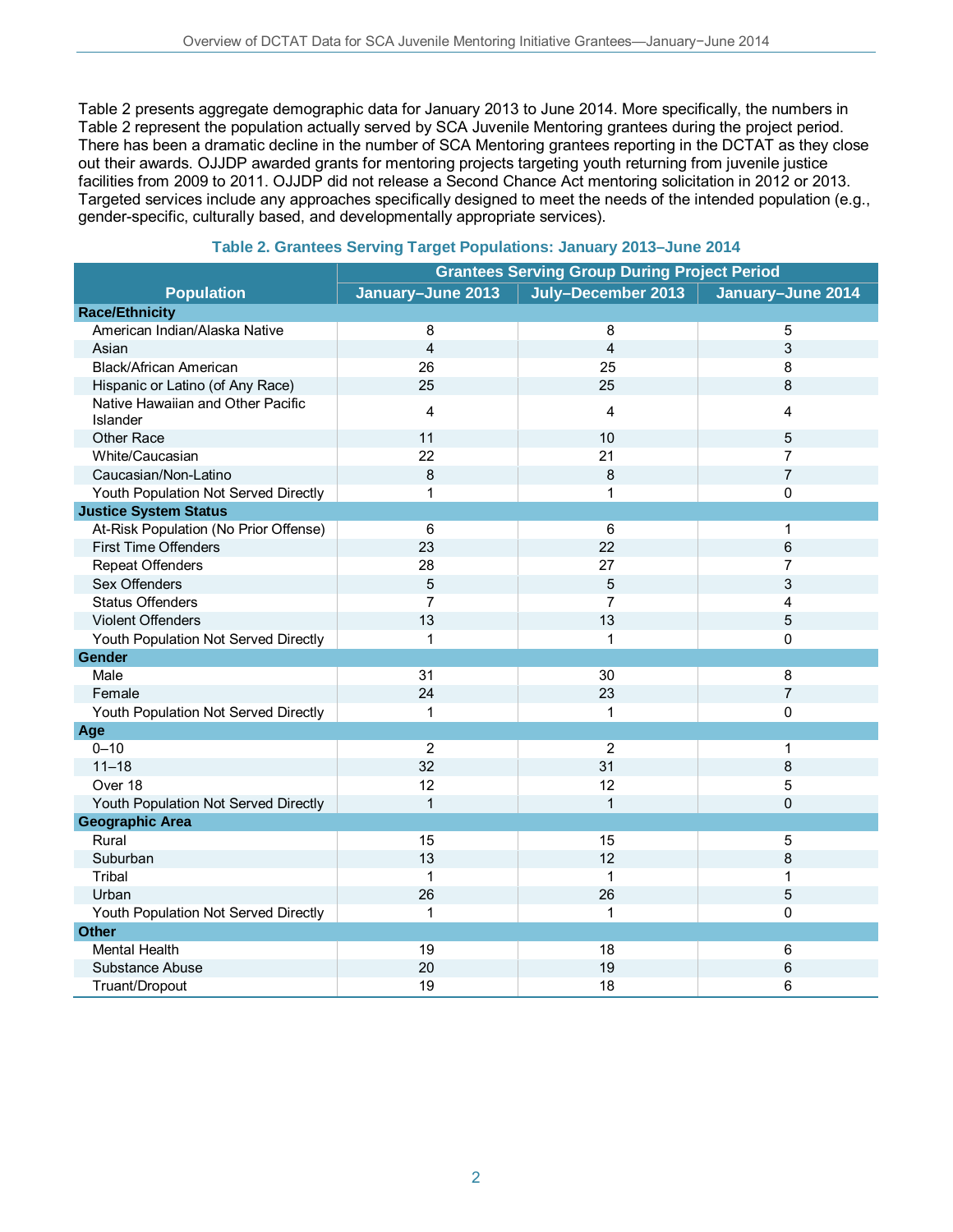# *1.1 Evidence-Based Programming and Funding Information*

During the January–June 2014 reporting period, 100 percent (\$6,508,428) of Federal funds were being spent by active SCA Juvenile Mentoring grantees and subgrantees who had implemented evidence-based programs and practices. In addition, 17 programs (100 percent) implemented such practices (Figure 1). The majority of SCA Juvenile Mentoring grantees and subgrantees also reported offering a combination of pre- and post-release services.

### **Figure 1. Evidence-Based Practices and Programs by Reporting Period: July 2009–June 2014**



# *1.2 Analysis of Baseline Recidivism Data*

The baseline measures were established by OJJDP so that each grantee can report on the level of activity before the start of the OJJDP SCA Juvenile Mentoring Initiative award. Grantees are only asked to answer these questions during their first reporting period, regardless of whether they have award activity to report.

Analysis of the baseline recidivism data for January–June 2014 revealed that 462 youth qualified for the Reentry Program at the beginning of the grant (Table 3). Of those, 69 youth were enrolled at the beginning of the grant period. All organizations indicated that no program youth had been adjudicated on more than one occasion at the beginning of the grant period. These organizations likely did not have access to these data yet, as their programs may not have been operational prior to the start of the Federal award. As such, these numbers should be interpreted with caution.

### **Table 3. Baseline Recidivism Measures for Program Youth: January–June 2014**

| <b>Performance Measure</b>                                                      | <b>Data</b>  |
|---------------------------------------------------------------------------------|--------------|
| Program youth who have been adjudicated on more than one occasion               | $\mathbf{U}$ |
| Program youth who qualify for the Reentry Program at the beginning of the grant | 462          |
| Enrollment at the beginning of the grant period                                 | 69           |

Analysis of grantee and subgrantee implementing organizations for this period revealed that the largest numbers of programs were with nonprofit community-based organizations (82 percent). Other government agencies accounted for 12 percent of awards (Figure 2).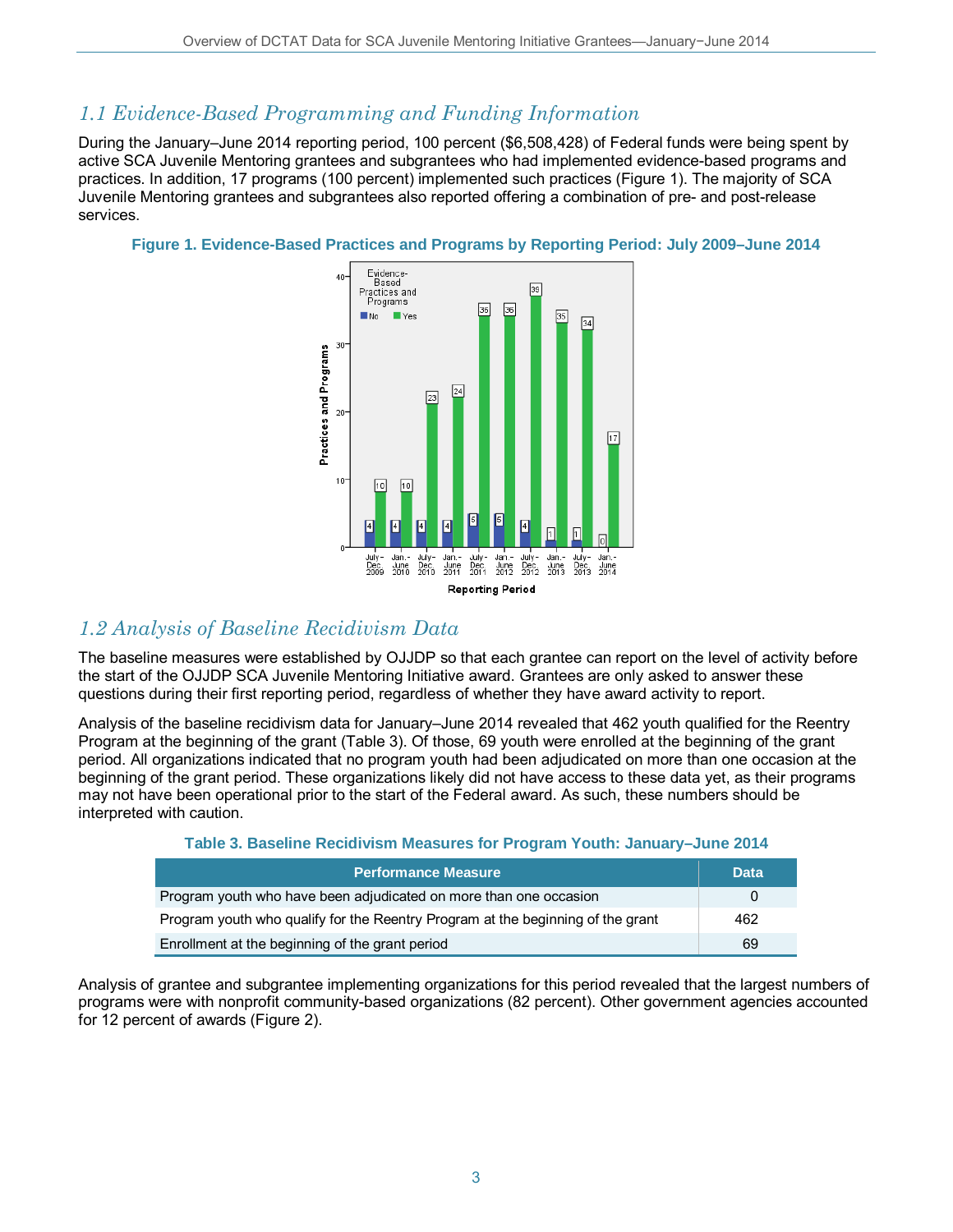

#### **Figure 2. Implementing Organizations (Percentage by Type): January–June 2014**

In examining SCA Juvenile Mentoring grant amounts by State or district for the most recent reporting period, based on current and active awards, Texas received the most funds. A more comprehensive comparison of Federal award amounts is shown in Table 4.

| Table 4. Federal Award Amount by State or District (Dollars): January–June 2014 |  |  |  |
|---------------------------------------------------------------------------------|--|--|--|
|---------------------------------------------------------------------------------|--|--|--|

| <b>Grantee State</b> | <b>Federal Award Amount (Dollars)</b> |
|----------------------|---------------------------------------|
| СA                   | 609,232                               |
| DC                   | 609,211                               |
| MA                   | 607,952                               |
| MN                   | 603,941                               |
| <b>NH</b>            | 532,726                               |
| <b>NY</b>            | 609,289                               |
| OН                   | 608,358                               |
| <b>OR</b>            | 624,824                               |
| <b>PA</b>            | 608,898                               |
| <b>TX</b>            | 1,093,997                             |

## **2. Analysis of Core Measures**

The next section presents an aggregate of performance measures data (Table 5). Of the 922 youth served by SCA Juvenile Mentoring grantees, 920 youth (99.8 percent) were served using an evidence-based program or practice. In addition, 54 percent (186) of eligible youth exited programs after completing program requirements. Each grantee defines the requirements needed for a youth to complete each program. Sometimes a program cannot be completed in the 6 months represented by the reporting period. For example, in one program, youth have to complete 9 months of mentoring to be considered successful. If a youth exits such a program for any reason before 9 months of mentoring is complete, he or she is considered unsuccessful. The lack of a shorter-term definition for program completion therefore decreases the overall program completion rate.

Performance measures data about the program mentors were also collected. During the reporting period, 68 new program mentors were recruited. Of the 70 mentors who began training, 56 (80 percent) successfully completed it. Moreover, 36 percent of mentors reported that they learned more about their program. Of the 514 mentors in the program during the reporting period, 458 (89 percent) remained active.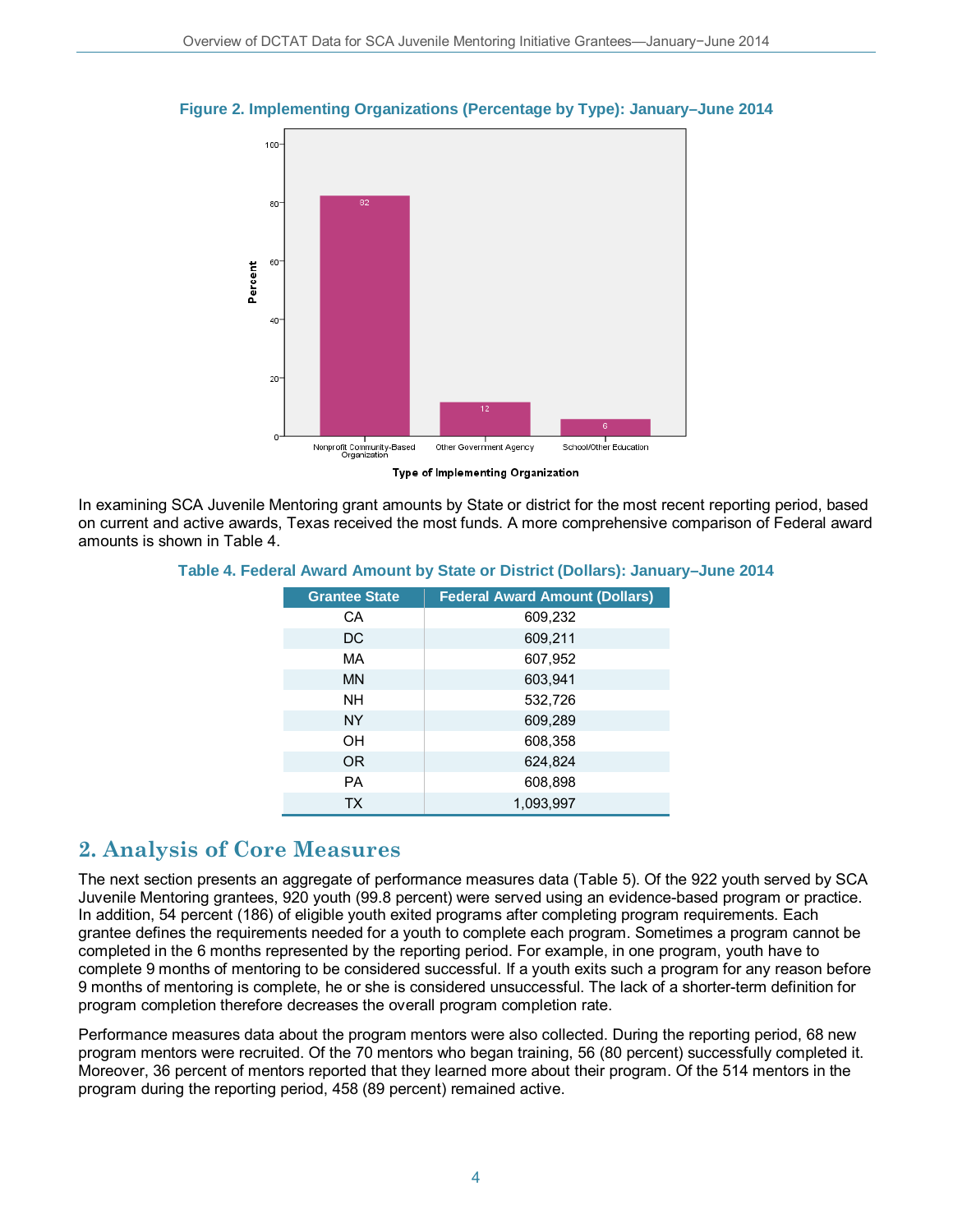Collaboration with active partners also helps mentoring programs succeed, and all SCA Juvenile Mentoring grantees reported having such partners during the reporting period.

### **Table 5. Performance Measures for Program Youth Served and Exiting Programs: January–June 2014**

| <b>Performance Measure</b>                                             | <b>Youth or Mentors</b> |                                                  |                |
|------------------------------------------------------------------------|-------------------------|--------------------------------------------------|----------------|
| Program youth served                                                   | 922                     |                                                  |                |
| Program youth served using an<br>evidence-based program or<br>practice | 920                     |                                                  |                |
| Program mentors recruited                                              | 68                      |                                                  |                |
|                                                                        |                         | <b>Completed</b>                                 | <b>Percent</b> |
| Program youth completing<br>program requirements                       | 344                     | 186                                              | 54             |
| Mentors successfully<br>completing training                            | 70                      | 56                                               | 80             |
| Trained mentors with increased<br>knowledge of program area            | 195                     | 70                                               | 36             |
|                                                                        |                         | <b>Active</b>                                    | <b>Percent</b> |
| Mentor retention rate                                                  | 514 mentors             | 458 active mentors                               | 89             |
| Mentoring programs with active<br>partners                             | 57 mentoring programs   | 57 mentoring<br>programs with<br>active partners | 100            |

The success of the SCA Juvenile Mentoring Initiative is largely dependent on the reoffending rates of the program youth. Technical violations and actual new adjudications are measured separately to allow for a better understanding of the population being served by the grant. As shown in Table 6, 710 youth were tracked for technical violations. Of those, 56 were committed to a juvenile residential facility, 1 was sentenced to adult prison, and 13 received some other sentence.

Long-term measurement of technical violations revealed that 254 youth who exited the program 6 to 12 months ago were tracked for technical violations during the reporting period. Of those, 20 were committed to a juvenile residential facility, 3 were sentenced to adult prison, and 4 received some other sentence.

| <b>Performance Measure</b>                                                                                | Youth        | <b>Percent</b> |
|-----------------------------------------------------------------------------------------------------------|--------------|----------------|
| Program youth tracked<br>(short-term outcome)                                                             | 710          | N/A            |
| Program youth committed to a juvenile residential facility                                                | 56           | 8              |
| Youth sentenced to adult prison                                                                           | 1            | $<$ 1          |
| Youth who received some other sentence                                                                    | 13           | $\overline{2}$ |
| <b>Total</b>                                                                                              | 70/710       | 10             |
| <b>Performance Measure</b>                                                                                | <b>Youth</b> | <b>Percent</b> |
| Program youth who exited program 6–12 months ago (long-term<br>outcome)                                   | 254          | N/A            |
| Program youth who exited program 6–12 months ago and were<br>committed to a juvenile residential facility | 20           | 8              |
| Youth who exited program 6–12 months ago and were sentenced<br>to adult prison                            | 3            |                |
| Youth who exited program 6-12 months ago and received some<br>other sentence                              | 4            | 2              |
| Total                                                                                                     | 27/254       | 11             |

### **Table 6. Technical Violation Measures for Program Youth Tracked: January–June 2014**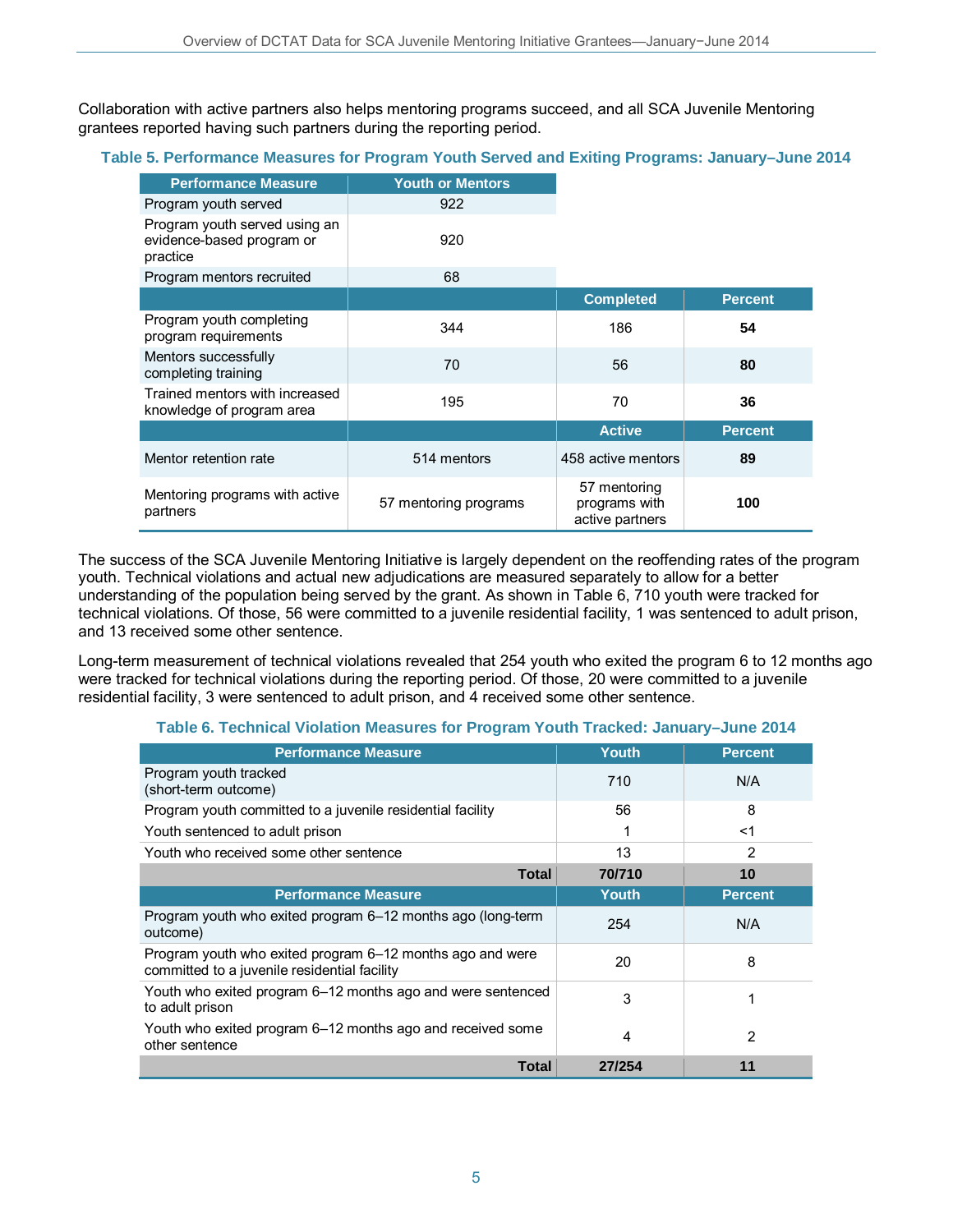As shown in Table 7, of the 727 program youth who were tracked for adjudications during the reporting period, 22 (3 percent) were committed to a juvenile residential facility. Moreover, 6 were given some other sentence during the reporting period.

Long-term recidivism data showed that 48 youth had exited the program 6 to 12 months ago and were tracked for new adjudications during the reporting period. Of those, 6 (13 percent) were recommitted to a juvenile residential facility, 2 were sentenced to adult prison, and 3 were given some other sentence.

| <b>Performance Measure</b>                                                                                      | Youth        | <b>Percent</b> |
|-----------------------------------------------------------------------------------------------------------------|--------------|----------------|
| Program youth tracked for adjudications (short-term outcome)                                                    | 727          | N/A            |
| Program youth committed to a juvenile residential facility                                                      | 22           | 3              |
| Youth sentenced to adult prison                                                                                 | <sup>0</sup> | $\Omega$       |
| Youth given some other sentence                                                                                 | 6            |                |
| <b>Total</b>                                                                                                    | 28/727       | 4              |
| <b>Performance Measure</b>                                                                                      | Youth        | <b>Percent</b> |
| Program youth who exited program 6–12 months ago and were<br>tracked for new adjudications (long-term outcome)  | 48           | N/A            |
| Program youth who exited the program 6-12 months ago<br>and were recommitted to a juvenile residential facility | 6            | 13             |
| Youth who exited program 6-12 months ago and were sentenced<br>to adult prison                                  | 2            | 4              |
| Youth who exited program 6–12 months ago and were given<br>some other sentence                                  | 3            | 6              |
| Total                                                                                                           | 11/48        | 23             |

#### **Table 7. Recidivism Measures for Program Youth Tracked: January–June 2014**

A more comprehensive comparison of short-term recidivism rates by reporting period is shown in Figure 3. Data from the initial reporting period, July–December 2009, are not included, because OJJDP began tracking technical violations and actual new adjudications separately during the January–June 2010 reporting period. In addition, there was a spike in the recidivism rate for the July–December 2010 reporting period, when grantees began offering both pre- and post-release services and finding new ways to implement their programs to reach a wider range of youth.



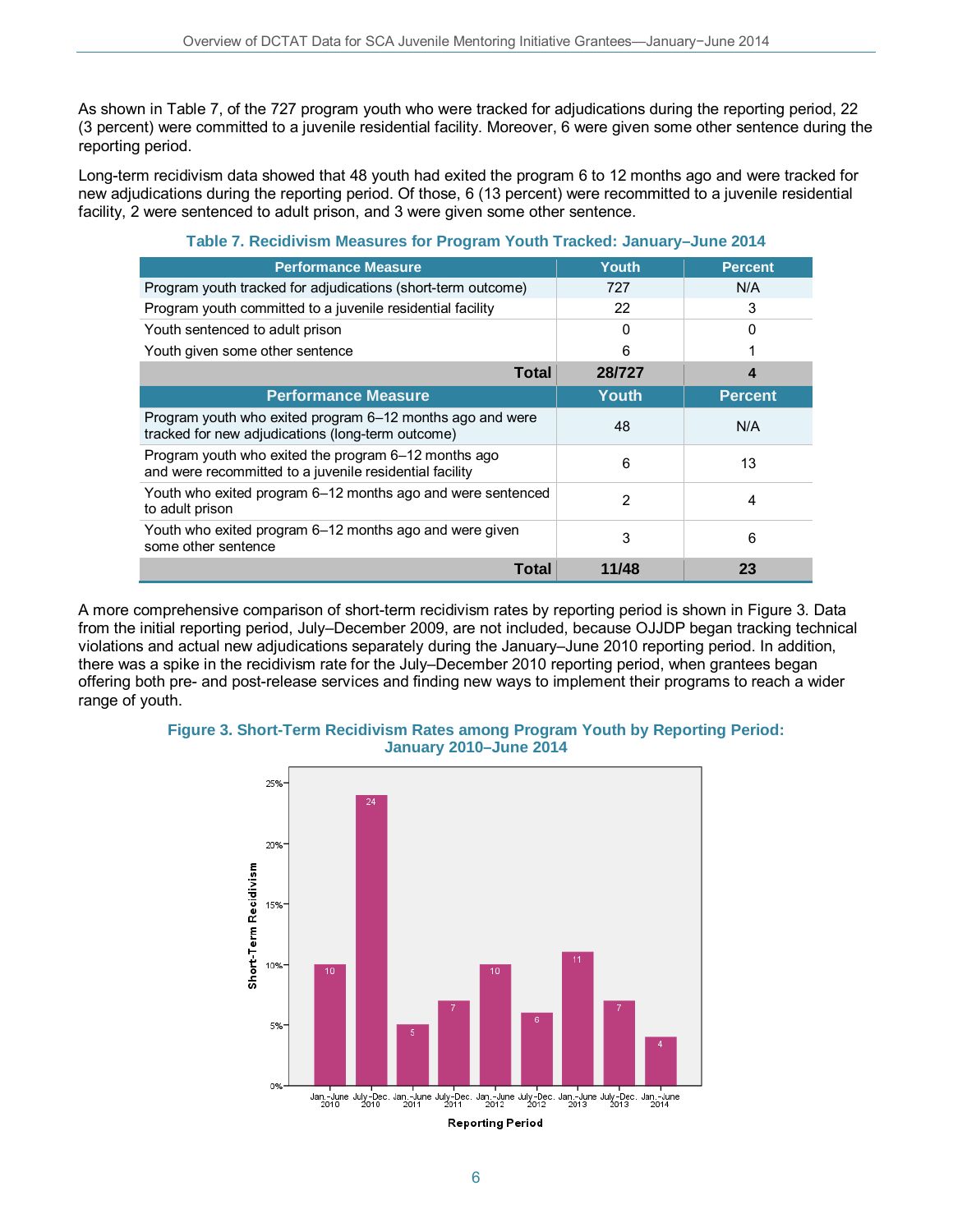Likewise, Figure 4 shows a comparison of the long-term recidivism rates by reporting period. It is important to keep in mind that, during the first few reporting periods, long-term data for these programs were sparse. The majority of SCA grantees did not have access to these data yet. The percentages should therefore be interpreted with caution.





Grantees provided youth with substance-use counseling and mental-health and housing services (Figure 5). Of the 154 youth identified as needing substance-use counseling, 112 youth (73 percent) actually received this service. In addition, 128 eligible youth received mental-health services, and 38 youth (66 percent) successfully found housing during the reporting period. There is clearly a continued need for more substance-use counseling and housing services for youth—more than can currently be funded through these grants.



**Figure 5. Program Youth Needing Services versus Enrolled, by Type of Service: January–June 2014** 

Table 8 presents program data on youth whose selected target behaviors improved in the short term. Participating youth showed the most improvement in a target behavior change for passing the GED test (100 percent) and perception of social support (97 percent).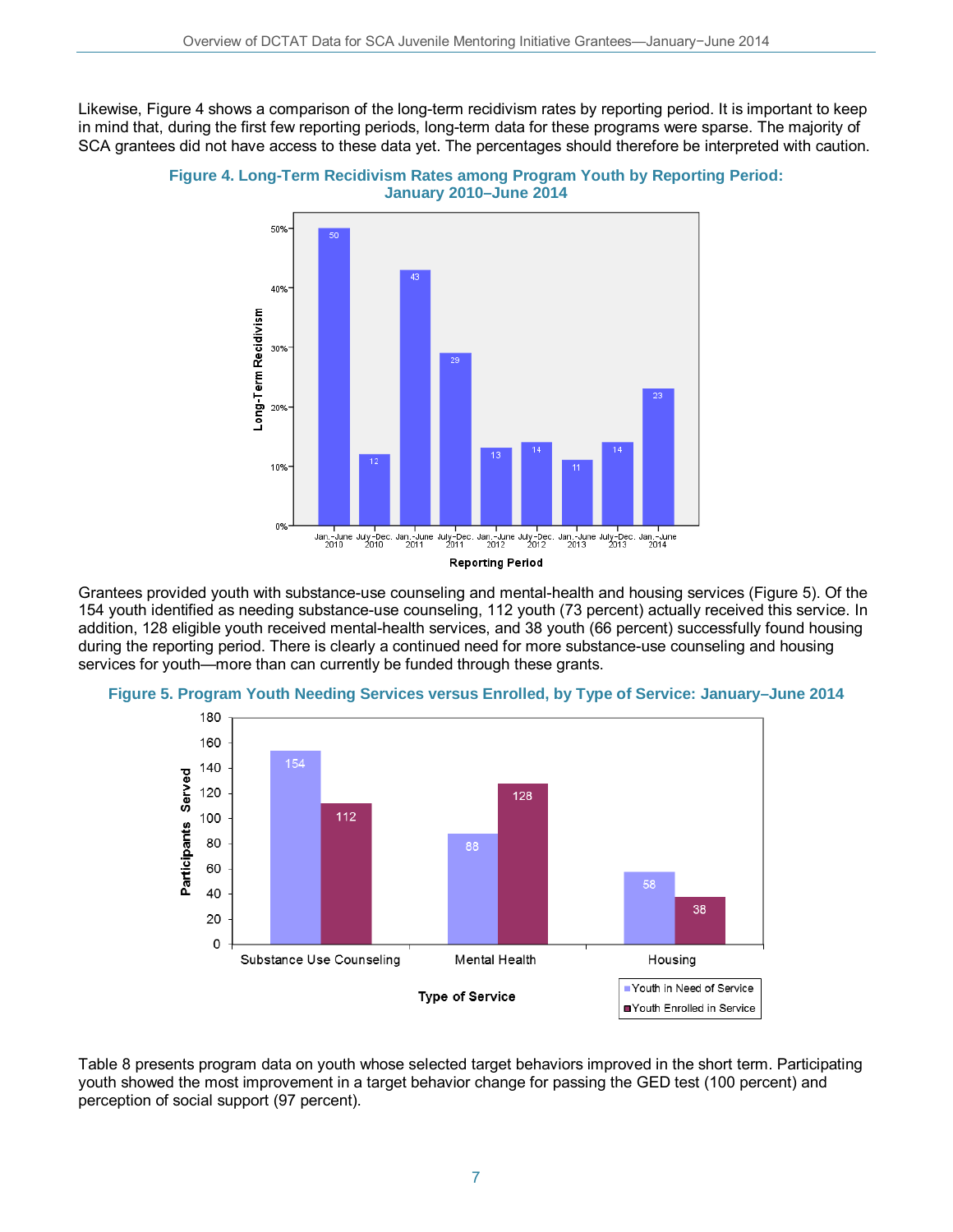| <b>Target Behavior</b>       |              | <b>Youth Served</b> | <b>Youth with Intended</b><br><b>Behavior Change</b> | <b>Percentage of Youth</b><br>with Intended Behavior<br>Change |
|------------------------------|--------------|---------------------|------------------------------------------------------|----------------------------------------------------------------|
| Social Competence            |              | 366                 | 327                                                  | 89                                                             |
| School Attendance            |              | 412                 | 280                                                  | 68                                                             |
| Grade Point Average          |              | 76                  | 59                                                   | 78                                                             |
| <b>GED Test Passed</b>       |              | 8                   | 8                                                    | 100                                                            |
| Perception of Social Support |              | 270                 | 263                                                  | 97                                                             |
| <b>Family Relationships</b>  |              | 319                 | 293                                                  | 92                                                             |
| Antisocial Behavior          |              | 274                 | 233                                                  | 85                                                             |
| Substance Use                |              | 17                  | 7                                                    | 41                                                             |
|                              | <b>Total</b> | 1,742               | 1.470                                                | 84%                                                            |

### **Table 8. Change in Short-Term Target Behaviors among Program Youth: January–June 2014**

Table 9 lists long-term percentages for the specified target behavior for January–June 2014. Long-term outcomes are measured 6–12 months after a youth leaves or completes the program. Overall, 77 percent of program youth had a positive change in behavior 6–12 months post-program.

| <b>Target Behavior</b>       |              | <b>Youth Served</b> | <b>Youth with Intended</b><br><b>Behavior Change</b> | <b>Percentage of Youth</b><br>with Intended Behavior<br>Change |
|------------------------------|--------------|---------------------|------------------------------------------------------|----------------------------------------------------------------|
| Social Competence            |              | 122                 | 96                                                   | 79                                                             |
| School Attendance            |              | 76                  | 58                                                   | 76                                                             |
| Grade Point Average          |              | 98                  | 76                                                   | 78                                                             |
| <b>GED Test Passed</b>       |              | 27                  | 27                                                   | 100                                                            |
| Perception of Social Support |              | 8                   | 7                                                    | 88                                                             |
| <b>Family Relationships</b>  |              | 129                 | 96                                                   | 74                                                             |
| <b>Antisocial Behavior</b>   |              | 130                 | 98                                                   | 75                                                             |
| Substance Use                |              | 12                  | 4                                                    | 33                                                             |
|                              | <b>Total</b> | 602                 | 462                                                  | <b>77%</b>                                                     |

#### **Table 9. Change in Long-Term Target Behaviors among Program Youth: January–June 2014**

Figures 6 and 7 report the percentage of youth who exhibited an overall desired change in behavior from July 2009 to June 2014. Please note that during the first few reporting periods, long-term data for these programs were sparse. The majority of SCA grantees did not have access to these data yet. The percentages should therefore be interpreted with caution.